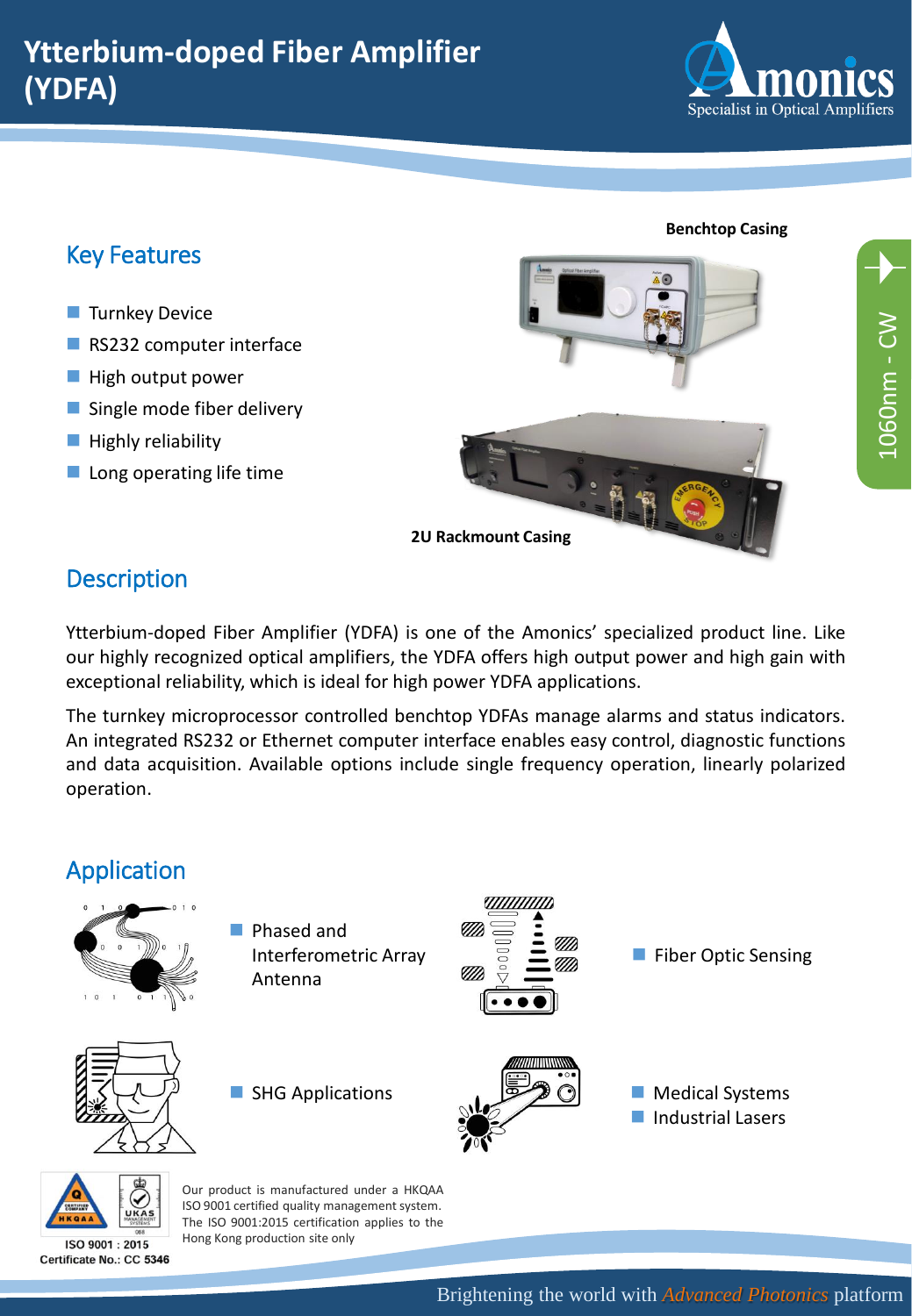

## Benchtop YDFA Specifications

| <b>Model</b>                                             | AYDFA-18                 | AYDFA-20                 | AYDFA-23                 |  |
|----------------------------------------------------------|--------------------------|--------------------------|--------------------------|--|
| <b>Saturation Output Power</b><br>(at 0dBm input signal) | Min. $+18$ dBm           | Min. $+20$ dBm           | Min. $+23$ dBm           |  |
| <b>Operating Wavelength</b>                              | 1054 nm to 1074 nm       | 1054 nm to 1074 nm       | 1054 nm to 1074 nm       |  |
| Input / Output Isolation                                 | Min. 25 dB               | Min. 25 dB               | Min. 25 dB               |  |
| <b>Polarization Dependent Gain</b>                       | Typ. 0.3 dB, Max. 0.5 dB | Typ. 0.3 dB, Max. 0.5 dB | Typ. 0.3 dB, Max. 0.5 dB |  |
| <b>Control Mode</b>                                      | ACC, APC, AGC (optional) | ACC, APC, AGC (optional) | ACC, APC, AGC (optional) |  |

Operating wavelength extension to 1090 nm and other output power models are available upon request

Option: 1) Linear polarized

2) Narrow bandpass filter

#### Benchtop High Power YDFA Specifications

| <b>Model</b>                                             | AYDFA-27                 | AYDFA-30                 | AYDFA-33                 |  |
|----------------------------------------------------------|--------------------------|--------------------------|--------------------------|--|
| <b>Saturation Output Power</b><br>(at 0dBm input signal) | Min. $+27$ dBm           | Min. $+30$ dBm           | Min. $+33$ dBm           |  |
| Operating Wavelength                                     | 1054 nm to 1074 nm       | 1054 nm to 1074 nm       | 1054 nm to 1074 nm       |  |
| Input / Output Isolation                                 | Min. 25 dB               | Min. 25 dB               | Min. 25 dB               |  |
| Polarization Dependent Gain                              | Typ. 0.3 dB, Max. 0.5 dB | Typ. 0.3 dB, Max. 0.5 dB | Typ. 0.3 dB, Max. 0.5 dB |  |
| <b>Control Mode</b>                                      | ACC, APC, AGC (optional) | ACC, APC, AGC (optional) | ACC, APC, AGC (optional) |  |

Operating wavelength extension to 1090 nm and other output power models are available upon request

Option: 1) Linear polarized

2) Narrow bandpass filter

## Rackmount High Power YDFA Specifications

| <b>Model</b>                                              | AYDFA-37                 | AYDFA-40                 | AYDFA-43                 |  |
|-----------------------------------------------------------|--------------------------|--------------------------|--------------------------|--|
| <b>Saturation Output Power</b><br>(at 10dBm input signal) | Min. $+37$ dBm           | Min. $+40$ dBm           | Min. $+43$ dBm           |  |
| <b>Operating Wavelength</b>                               | 1054 nm to 1074 nm       | 1060 nm to 1074 nm       | 1064 nm to 1074 nm       |  |
| Input Isolation                                           | Min. 25 dB               | Min. 25 dB               | Min. 25 dB               |  |
| Output Isolation                                          | Min. 20 dB               | Min. 20 dB               | Min. 20 dB               |  |
| <b>Polarization Dependent Gain</b>                        | Typ. 0.3 dB, Max. 0.5 dB | Typ. 0.3 dB, Max. 0.5 dB | Typ. 0.3 dB, Max. 0.5 dB |  |
| <b>Control Mode</b>                                       | ACC, APC (optional)      | ACC, APC (optional)      | ACC, APC (optional)      |  |

Operating wavelength extension to 1090 nm and other output power models are available upon request

Option: 1) Linear polarized

2) Narrow bandpass filter